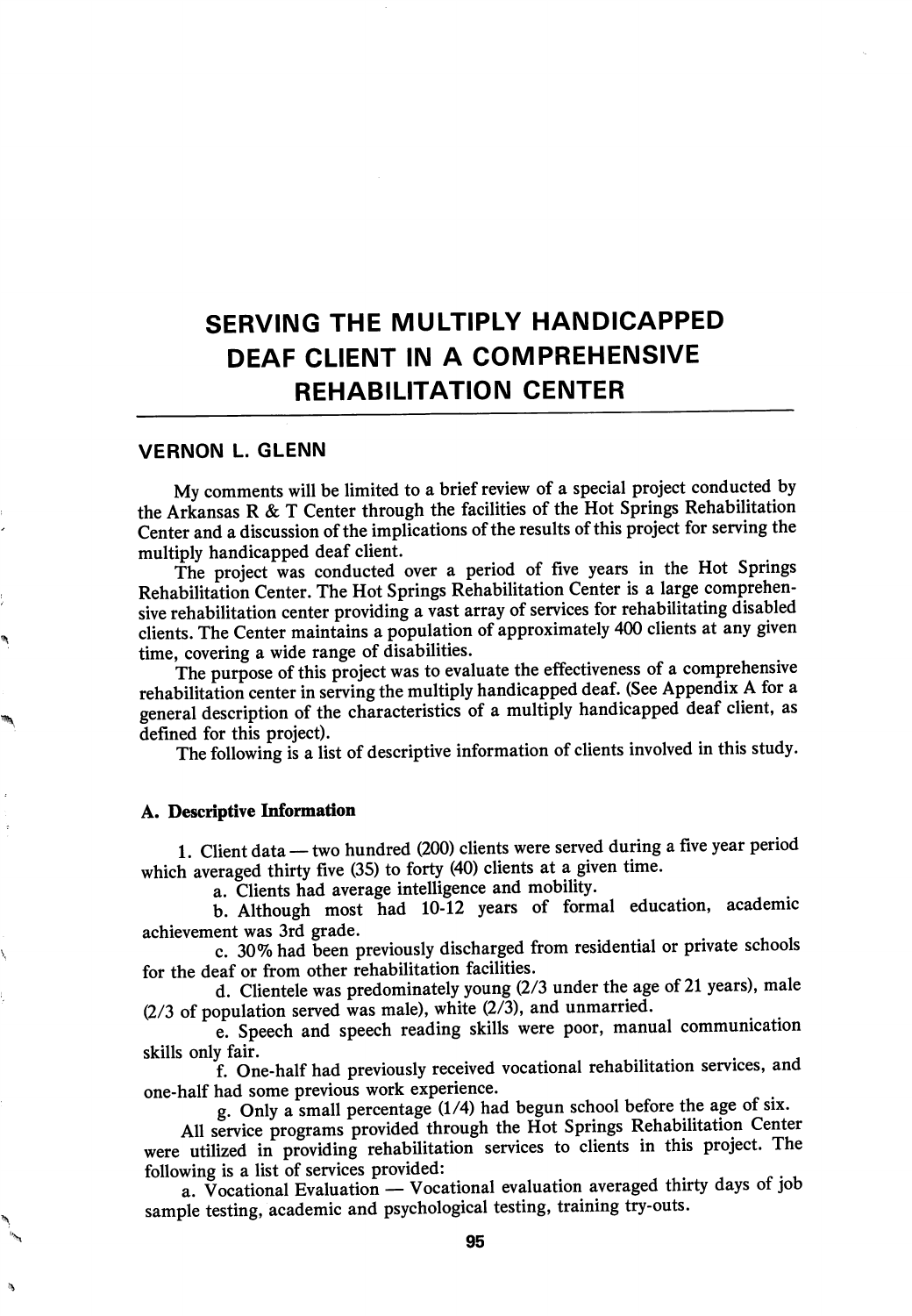b. Work Adjustment — Work adjustment was provided in a sheltered workshop setting. Behavior modification was the primary method of helping students acquire needed worker characteristics.

c. Counseling — Individual and group counseling were provided by special counselors who possessed the necessary counseling and communication skills.

d. Vocational training — Vocational training was provided by regular HSRC instructional staff with assistance of interpreters who served as instructor aides. Deaf students were in training along with hearing students. Training settings were as close to "real" work situations as possible.

e. Personal Adjustment Training and Remedial Education — This was provided by special project staff. Training encompassed daily living skills, vocational tutoring, and academics. Classes were small (2 to 4 students per class), highly individualized, and many special techniques were used for instruction (role playing for one). A media specialist was on the project staff to develop and acquire instructional materials.

f. Driver Education — This was a development of the last two years of the Project. Practically all deaf students received driver training and subsequently driver's license before leaving HSRC.

g. Independent Living Training — This was one of the key components of the program. After extensive classroom training, students were placed in apartment living situations, where it was necessary for them to take care of their own needs (buying food, paying rent and utilities, housekeeping, banking, etc.) while continuing vocational training. Project staff supervised the independent living training program and were available to "bail-out" students when they encountered difficulties. This phase was very successful, and most students were capable of living on their own without assistance when they left HSRC.

h. Recreation Therapy — A special recreation therapist was at HSRC evenings and weekends to teach recreation activities which provided a recreational outlet for the young deaf adults.

The results of the project were as follows:

a. 54% of students entering the project completed the training.

b. Of the 54%completing—60% were gainfully employed one year after leaving HSRC.

c. Of the 46% leaving before completion of training — 40% were employed.

d. The percentage completing programs is higher than for a general population of hearing students (54% of deaf completed as opposed to 45% of other completed).

e. Despite efforts to the contrary, students tended to group in four or five vocational training areas (printing, laundry, dry-cleaning, upholstery).

f. The majority of students were referred from Arkansas and surrounding states.

g. It was necessary to do extensive staff training — qualified staff with indepth experience were difficult to attract.

h. Deaf students required 50% longer to complete programs than hearing students — they required intensive tutoring, adjustment services, and independent living training not required by hearing students.

i. As a result of "h", the program was more expensive for the deaf students.

j. Project clients who were older and had previous work experience were more successful in completing programs than younger, inexperienced clients.

Implications gained from this project for serving the multiply handicapped deaf are as follows:

1. Placement of services within a larger comprehensive type facility permits a variety of rehabilitation services within one setting with greater continuity and efficiency.

a. Dorm facilities are an essential part of the rehabilitation services, as close supervision is often necessary for the multiply handicapped deaf.